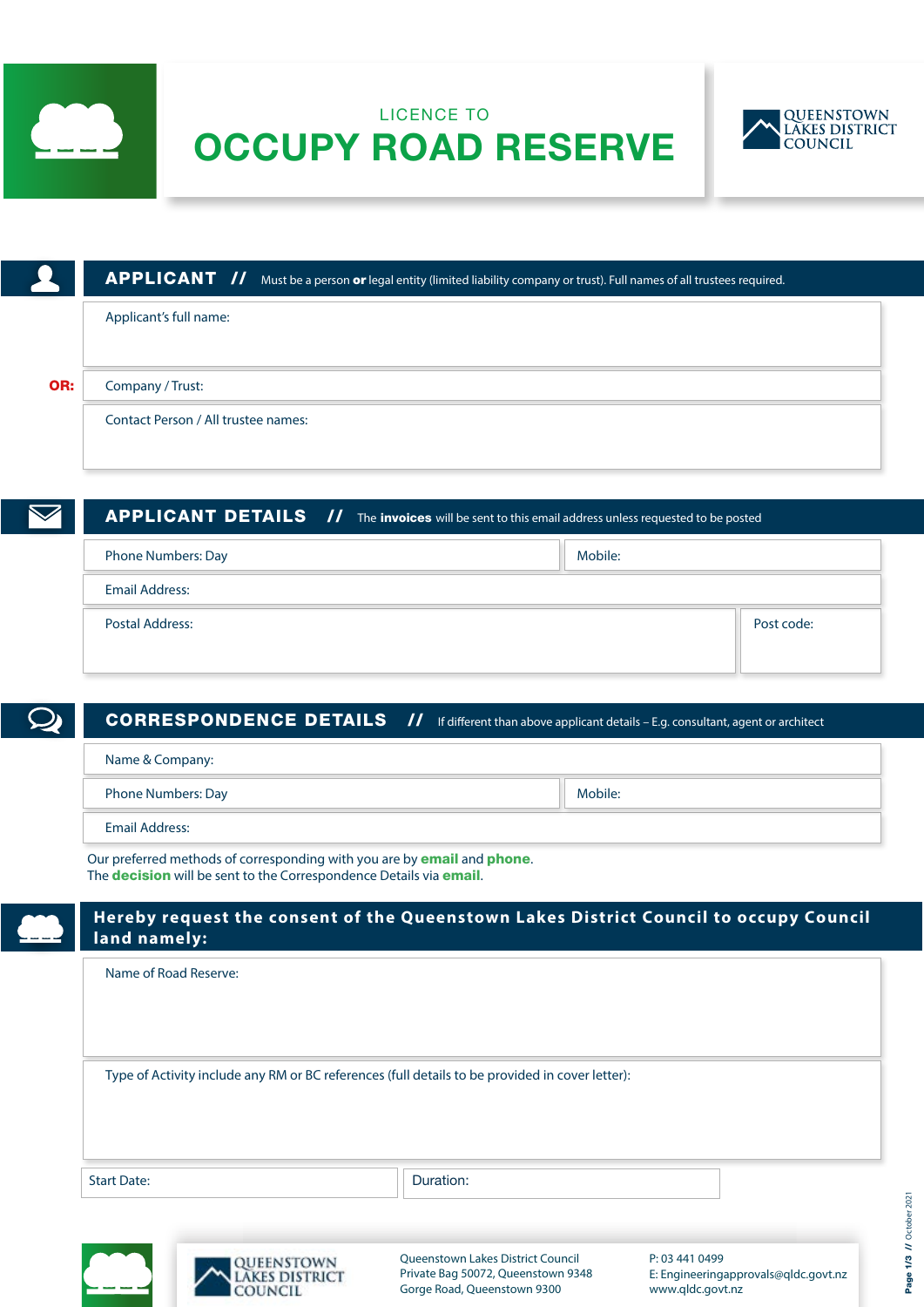

Please ensure documents are scanned at a minimum resolution of 300dpi.

Each document should be no greater than 10MB

 $#$ 

# PRIVACY INFORMATION

The information you have provided on this form is required so that your application can be processed. The information and application documents will be stored on a public register and may be made available to the public on request or on the Council's websites.



ᇘ



Queenstown Lakes District Council Private Bag 50072, Queenstown 9348 Gorge Road, Queenstown 9300

P: 03 441 0499 E: Engineeringapprovals@qldc.govt.nz www.qldc.govt.nz